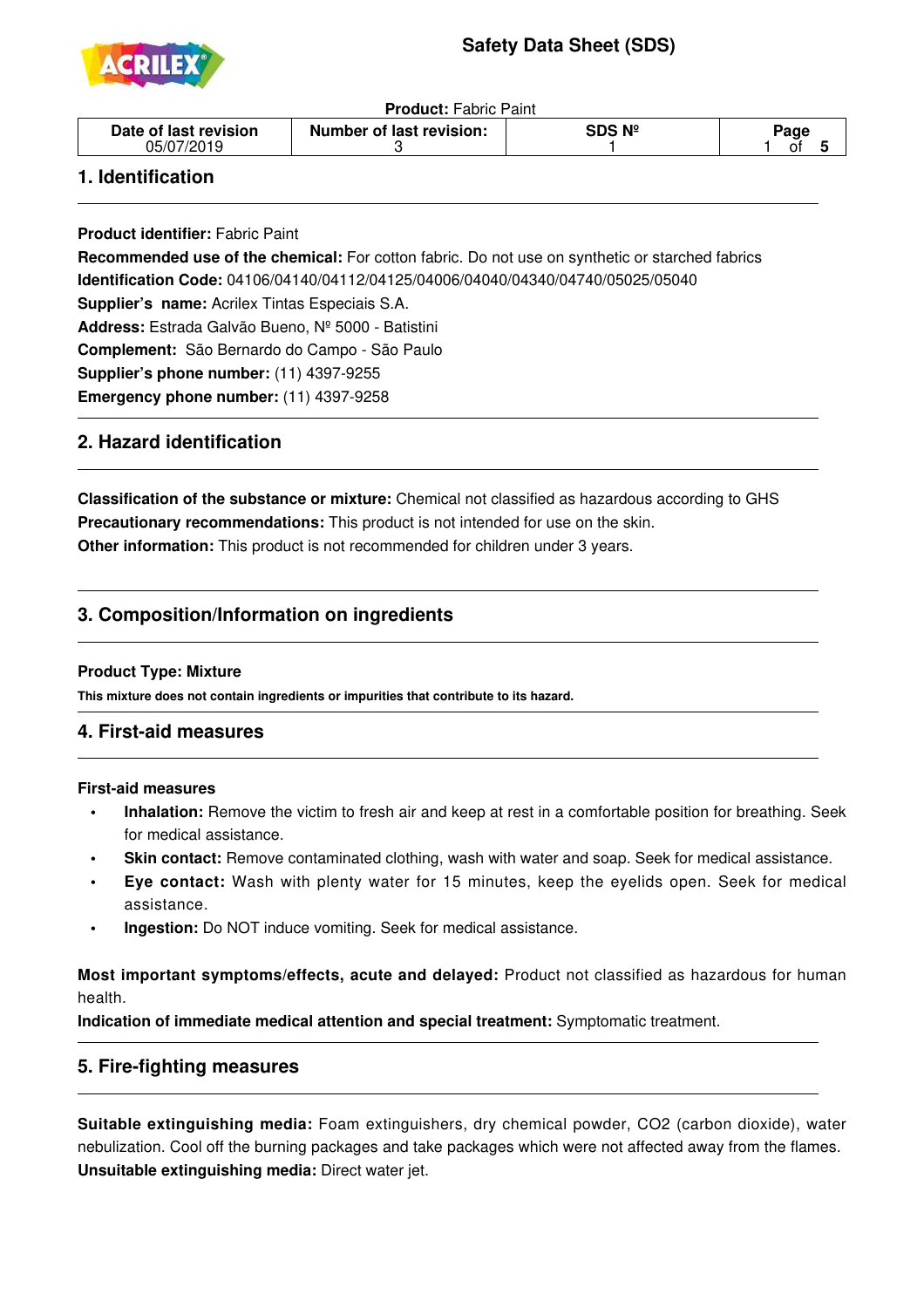

j

j

**Product:** Fabric Paint

| Date of last revision | Number of last revision: | SDS Nº | $\mathsf{a}$ age |
|-----------------------|--------------------------|--------|------------------|
| 05/07/2019            |                          |        |                  |

**Specific hazards arising from the chemical:** It may release toxic gases during the burning. **Special protective actions for fire-fighters:** Use self-contained clothing and adequate protection.

## **6. Accidental release measures**

**Personal precautions, protective equipment and emergency procedures**

- **For non-emergency personnel:** Personal protective equipment.
- **•For emergency responders:** Personal protective equipment.

**Environmental precautions:** Shut off leak if possible, avoid contamination of rivers, lakes and water sources by preventing the flow of material into water streams, pipelines and water facilities.

**Methods and materials for containment:** Absorb with soil or other absorbent material.

**Area isolation:** Keep unauthorized persons away from the area.

**Methods and materials for cleaning up:** The cleaning of the place should be made with water and mild detergent. Collect the material in metallic / plastic drums and in good conditions. Disposal must be performed according to the local legislation in force.

# **7. Handling and storage**

#### **Precautions for safe handling**

- **Prevention of workers exposure:** Handle in accordance with established safety standards. Use personal protective equipment.
- **Fire and explosion:** Ground equipment when handling. Do not smoke. Do not handle the product near heat sources or ignition.
- **Precautions for safe handling:** Use appropriate personal protective equipment. Avoid contact with skin, eyes and mucous membranes. Handle the product in a cool and well ventilated place. Do not reuse the package. Do not smoke, eat or drink in the product handling area.
- **• Hygiene measures**
	- **Suitable:** Wash your hands before eating, drinking or using the toilet. Contaminated clothes should be changed and washed before reuse.
	- **Unsuitable:** Do not eat, drink or smoke during the product handling.

#### **Conditions for safe storage**

- **Conditions for safe storage:** Store the product in cool, dry and ventilated areas away from heat, ignition sources, food and oxidizing agents. Keep packages always closed.
- **• Conditions to avoid including incompatibilities:** Avoid wet areas, outdoor, and without ventilation. Do not store the product with explosive materials, flammable gases and/or toxic, oxidizing substances, corrosive, organic peroxides, spontaneous combustion materials and radioactive Conditions to avoid, including materials.
- **Packaging materials** 
	- **Suitable:** Metallic drums coated internally with varnish and/or plastic containers.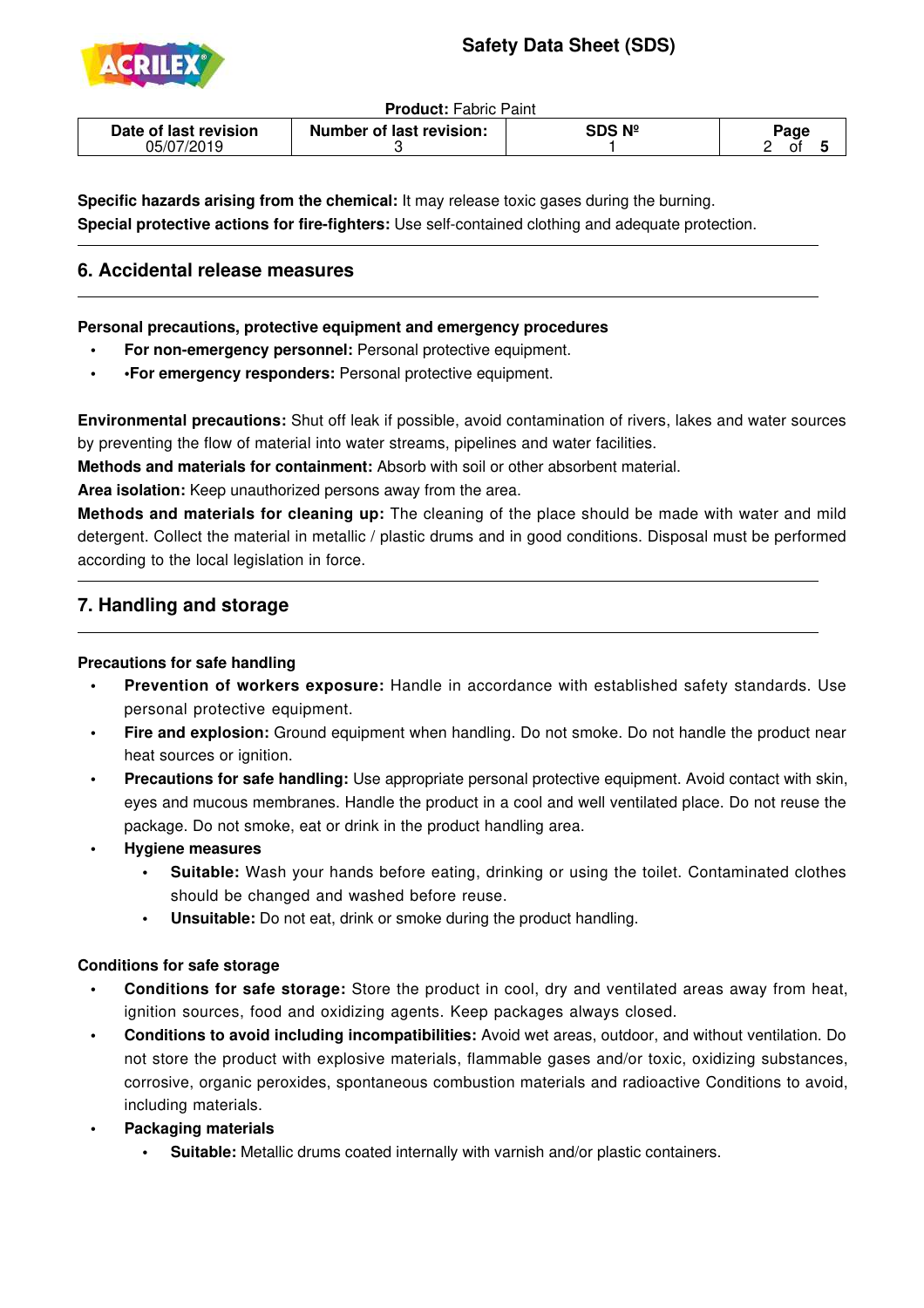

**Product:** Fabric Paint

| Date of last revision | Number of last revision: | ;DS № | oade |
|-----------------------|--------------------------|-------|------|
| 05/07/                |                          |       | O1   |

**Unsuitable: Not Available.** 

**Other information:** Not Available.

## **8. Exposure controls/personal protection**

#### **Control parameters**

j

- **• Occupational exposure limits:** Not Available.
- **• Biological indicators values:** Not Available.
- **Other limits and values: Not Available.**

**Appropriate engineering controls:** Maintain adequate ventilation. Keep emergency shower and eye shower close to workplaces.

**Individual protection measures, such as personal protective equipment**

- **• Eye/face protection:** Safety glasses for chemical products.
- **Skin protection:** Gloves, PVC apron and closed shoes according to working conditions.
- **Respiratory protection:** Mask with chemical filter for organic vapor protection.
- **Hands protection:** PVC gloves or others resistant to organic solvents.
- **Thermal hazards: Not available.**

**Other information:** Not Available.

#### **9. Physical and chemical properties**

 **• Appearance**

j

 **Physical state:** Liquid.**; Form:** Pasty.**; Color:** Several (as in the Catalogue).

- **Odour: Typical.**
- **Odour threshold:** Not available.
- $pH: 7,00 8,50$
- **Melting point/freezing point: Not available.**
- **Initial boiling point: Not available.**
- **Boiling range: Not available.**
- **Flash point: Not available.**
- **Evaporation rate: Not available.**
- **Flammability (solid, gas):** Not available.
- **Lower flammability or explosive limits: Not available.**
- **• Upper flammability or explosive limits:** Not available.
- **Vapour pressure:** Not available.
- **Vapour density: Not available.**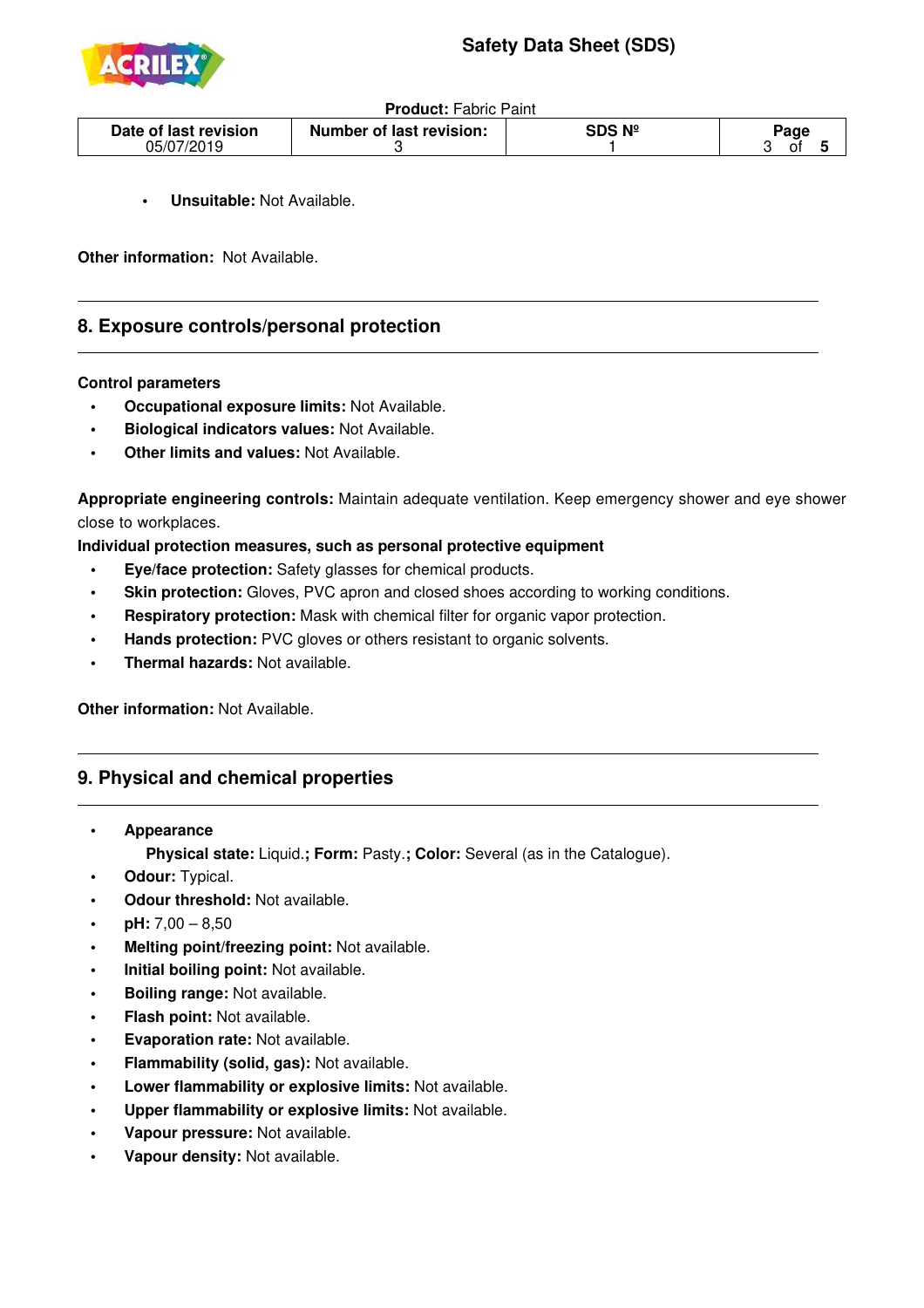

**Product:** Fabric Paint

| Date of last revision<br>05/07/2019 | <b>Number of last revision:</b> | SDS № | $\mathbf{a}$ aqe<br>01 |
|-------------------------------------|---------------------------------|-------|------------------------|
|                                     |                                 |       |                        |

- **Relative density:** 0.924 1.251 g/cm3 (variable according to color).
- **Solubility(ies):** water-soluble.
- **Partition coefficient: n-octanol/water: Not available.**
- **Auto-ignition temperature:** Not available.
- **Decomposition temperature:** Not available.
- **Viscosity: 50 60 Poise.**
- **Additional information: Not available.**

## **10. Stability and reactivity**

j

j

ī

**Chemical stability:** Stable in normal conditions of storage and handling. **Reactivity:** Not available.

**Possibility of hazardous reactions:** None, when the product is stored, handled and processed correctly. **Conditions to avoid:** Exposure to high temperatures for prolonged periods may cause changes in the product. **Incompatible materials:** Not available.

**Hazardous decomposition products:** Can release toxic gases during firing.

# **11. Toxicological information**

**Acute toxicity:** The product is not classified for this hazard according to GHS. **Skin corrosion/irritation:** The product is not classified for this hazard according to GHS. **Serious eye damage/irritation:** The product is not classified for this hazard according to GHS. **Respiratory or skin sensitization:** The product is not classified for this hazard according to GHS. **Germ cell mutagenicity:** The product is not classified for this hazard according to GHS. **Carcinogenicity:** The product is not classified for this hazard according to GHS. **Reproductive toxicity:** The product is not classified for this hazard according to GHS. **STOT-single exposure:** The product is not classified for this hazard according to GHS. **STOT-repeated exposure:** The product is not classified for this hazard according to GHS. **Aspiration hazard:** The product is not classified for this hazard according to GHS. **Additional information:** Not available.

# **12. Ecological information**

**Toxicity:** The product is not classified for this hazard according to GHS.

**Persistence and degradability:** Not available.

**Bio accumulative potential:** Not available.

**Mobility in soil:** Not available.

**Other adverse effects:** Product miscible in water. Avoid contamination of rivers, lakes and water sources preventing the flow of material into waterways, pipelines and galleries.